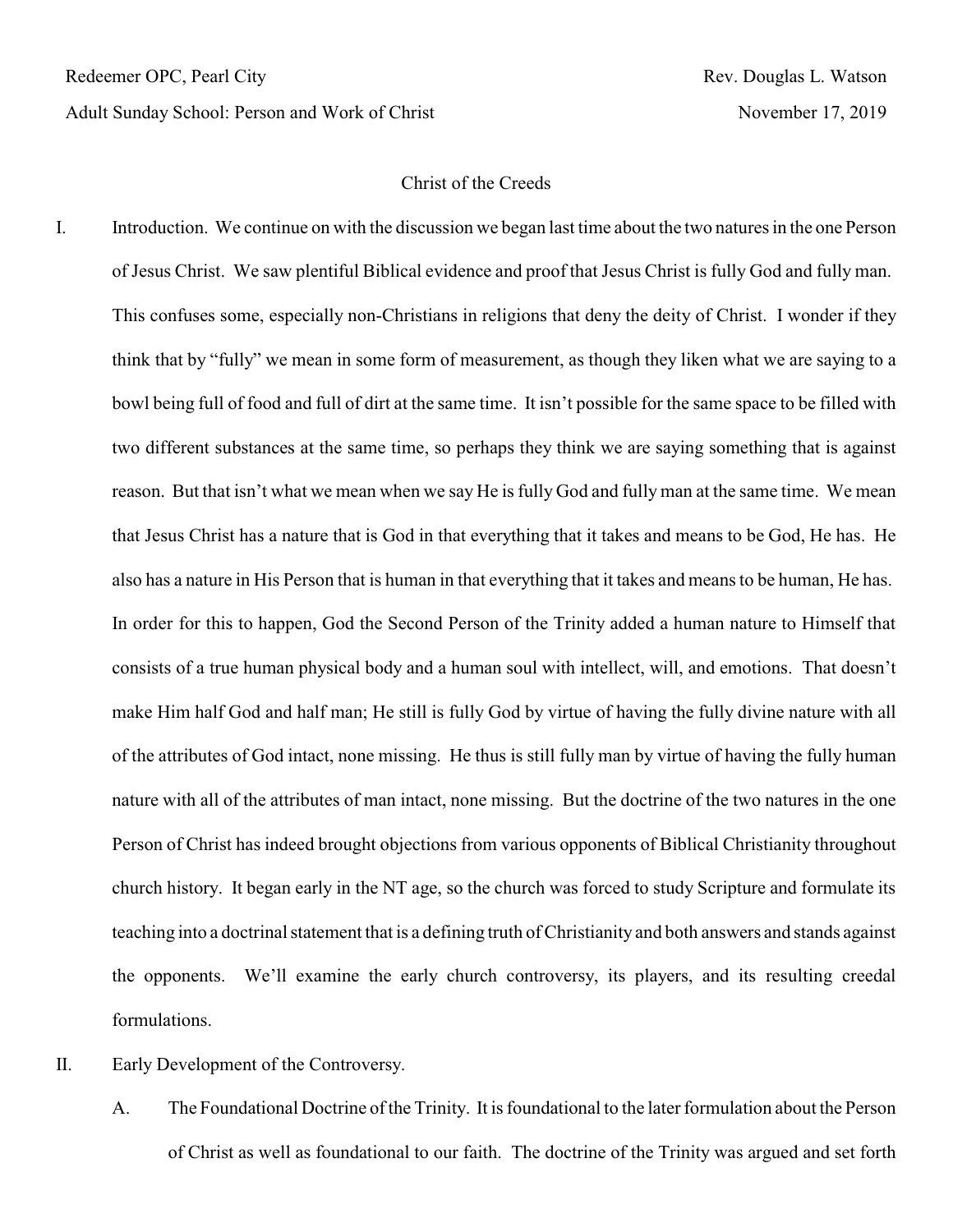authoritatively before the matter of the Person of Christ. So, it is easy to see that the doctrines of the Trinity and the Person of Christ are closely linked. Both the unity of God, even though 3 Persons, and the Deity of Christ as one of the 3 Persons, even though also human, must both be preserved in orthodox Christian doctrine; they are both very clearly present in the Bible, as are the Trinity and the two natures of Christ. After a great deal of controversy and the defense of the Trinity by men such as Irenaeus and Justin Martyr, these matters of the Triune Being of God and the Deity of Christ finally brought about the calling of a church council to settle the matters and issue the church's statement as to the Bible's doctrine. That was the Council of Nice, or Nicea, in 325 AD, which then issued the Nicene Creed. It is blatantly Trinitarian, as it ought to be. Just check the Creed in the back of the Trinity Hymnal. But although it alludes both to His Deity and His humanity, it doesn't explicitly make those statements, nor does it offer a full statement of that doctrine.

- B. The Extent of the Controversy. The church has been particularly plagued by attacks upon the doctrine of the two natures in the one Person of Christ during the  $4<sup>th</sup>$ ,  $5<sup>th</sup>$ ,  $19<sup>th</sup>$ , and  $20<sup>th</sup>$  centuries, on into the  $21<sup>st</sup>$  now. During the  $20<sup>th</sup>$  century, opposition was exemplified by a gathering of so-called Biblical scholars called The Jesus Seminar. They, and it, were anything and everything other than Biblical as they tried to define Jesus. The  $19<sup>th</sup>$  century attack came mainly from theological Liberalism born from German Higher Criticism. In the  $4<sup>th</sup>$  century, the attack came from Arianism, spawned by a teaching elder in the Eastern church named Arius. His false doctrine, which spread far and wide in the church, and was opposed by Athanasius, was the final factor that led to the Council of Nicea. After Nicea, although Arius had died by then, even with the Nicene Creed available to the church, the debate about the Person of Christ continued in the church. It led to a couple of more interim councils that simply didn't answer all the objections. This finally led to the Council of Chalcedon in 451 AD.
- III. Chalcedon. When dealing with the doctrine of the Trinity earlier, the issue to be defended was that God is one nature in three Persons. But at this point, the issue to be understood and defended was two natures in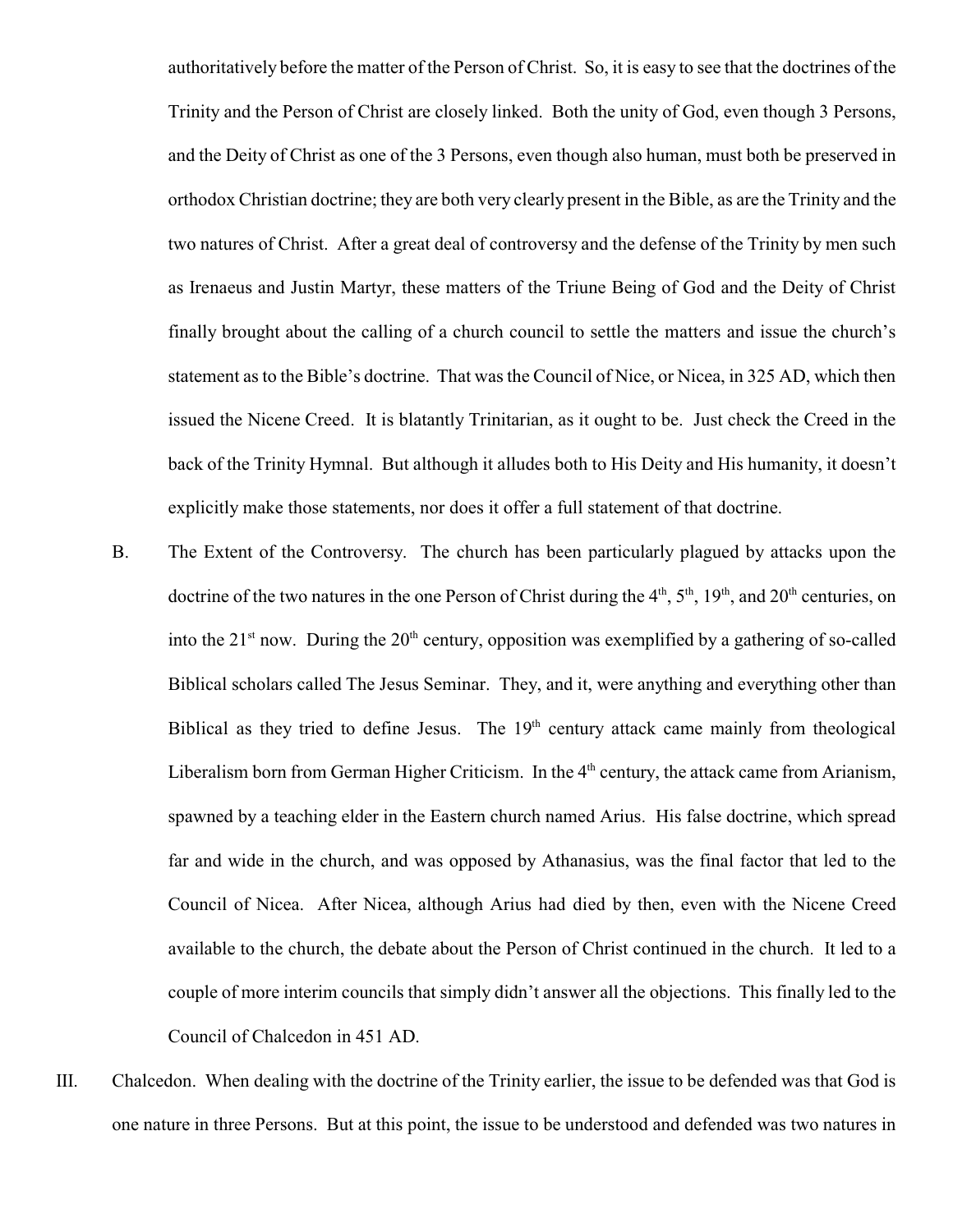one Person. In the debate, besides the Biblical doctrine, emerged...

- A. Two Extremes. One extreme was taught and represented by...
	- 1. Eutyches. (Not Eutychus of Acts 20.) He was the leading proponent of the Monophysite heresy. He denied that Christ has two natures, but only one. The question came to him, was Christ's one nature divine or human? His answer: neither. He said it was one theanthropic nature, neither human nor divine, but a mixture in which deity and humanity are confused (fused into one another) together into something neither fully human nor fully divine. It is another instance of a "third way" error, similar to Arius before him. His view would lead either to a deified human nature or a humanized divine nature. In the modern day, a take-off on this kind of thinking is found in Greek Orthodox theology that believes man becomes more deified through repeated attendance upon their worship service. The other extreme was taught and represented by...
	- 2. Nestorius. He asserted that if Christ has two distinct natures, then He must have two distinct personalities; i.e., He must be two persons in one being. This denies the unity of Christ's Person, and the true union of His two natures by dividing the natures from the Person. Now let's see how the church answered these with Biblical truth in...
- B. The Chalcedon Formulation. It clarifies the church's proper understanding of the Bible's doctrine of the dual nature of Christ as "True man and true God." This is consistent with Scripture.
	- 1. It affirms that the two natures of Jesus Christ are perfectly united.
	- 2. It defines the union of the two natures negatively: by saying what it is not.
		- a. "Without mixture or confusion": against Eutyches and the Monophysite heresy. Thus, Christ's human nature is always fully human; it does not lose its limitations, etc. The divine nature is always divine; it does not lose its unlimited qualities. This has the effect of allowing the human nature to suffer. It also has the effect of allowing for the divine nature to communicate knowledge to His human nature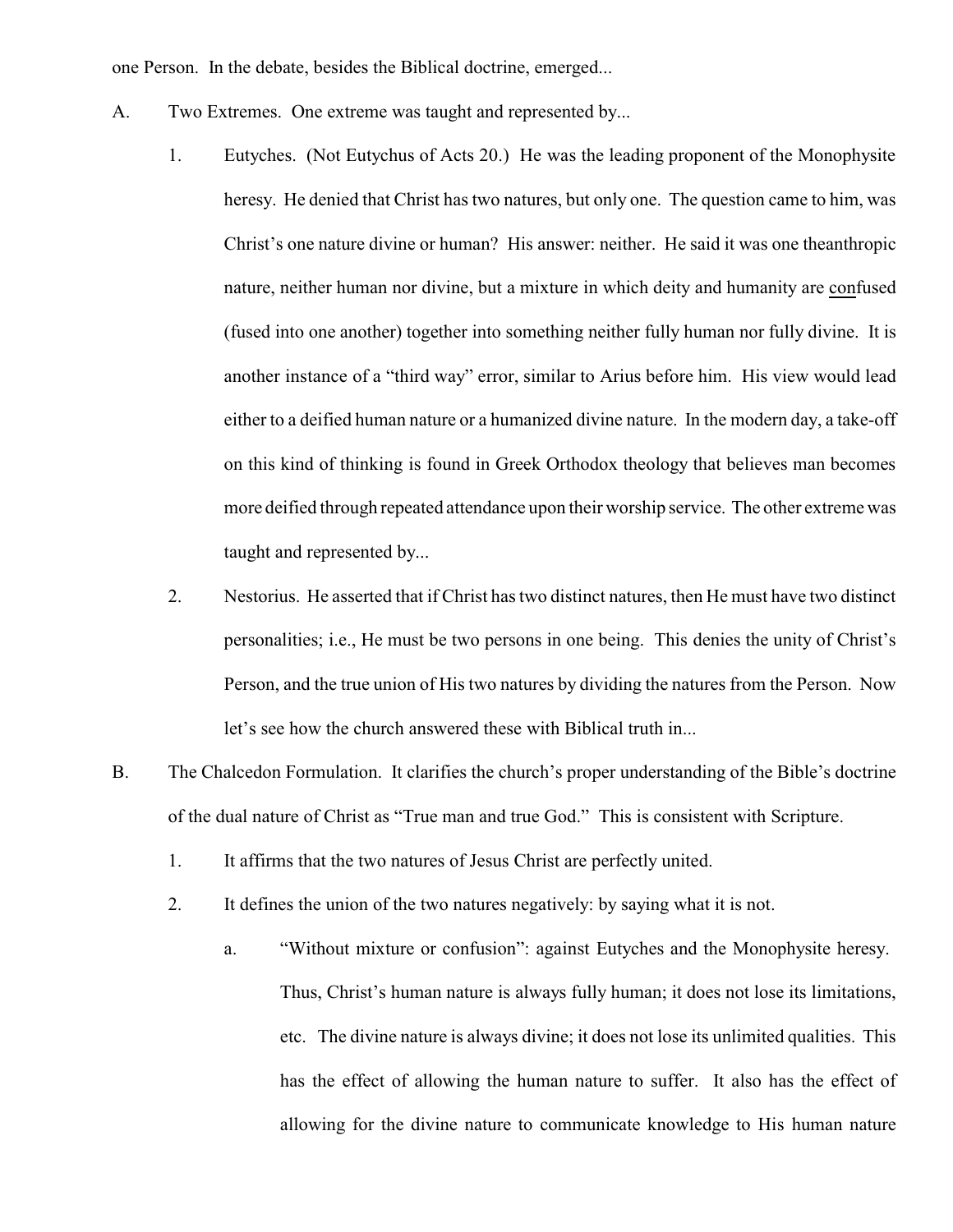without swallowing up the human nature. Cf. when Jesus "Himself knew what was in man" (John 2:25) (knowledge by divine omniscience communicated to the human nature), while He did not know the day nor hour of His return and the judgment (Matt. 24:36) (knowledge which His divine nature chose not to communicate to the human nature, according to the Father's will).

- b. "Without separation or division": against the Nestorian heresy. "Each nature retaining its own attributes" is added, but in one Person with the two natures perfectly united. Thus, the divine nature does not lay aside or transfer to the human nature any of the attributes of God. This is absolutely critical to understanding, for example, what Paul meant in Phil. 2 when he wrote of Christ, "but emptied Himself" ("taking the form of a bond-servant"). Nor does the human nature lay aside or transfer to the divine nature any of the attributes of man.
- 3. The value of the positive and the negative statements. The positive affirmation that Christ is two natures in one Person, fully divine and fully human, is necessary to the Christian faith. The negative statements set boundaries for the mystery of the Incarnation—a mystery in the sense that we cannot fully comprehend the Hypostatic Union or how the Incarnation "works." The value of the negative statements is to set the borders around the Scriptural doctrine. Those who are outside of the borders by believing that Christ is what He really is not define themselves to be outside of Christianity, outside the borders of true, saving faith.
- C. Other Heresies. Thereweremanyother heresies both before and after the Chalcedonian formulation. But the two above, along with earlier Arianism, were the most powerful influences to press the church to hold fast to its confession of the Biblical doctrine of Christ.
- IV. Applications.
	- A. Essential to Christian Faith. Believe that Christ is two natures, fully divine and fully human, in one Person, or don't claim to be a Christian.